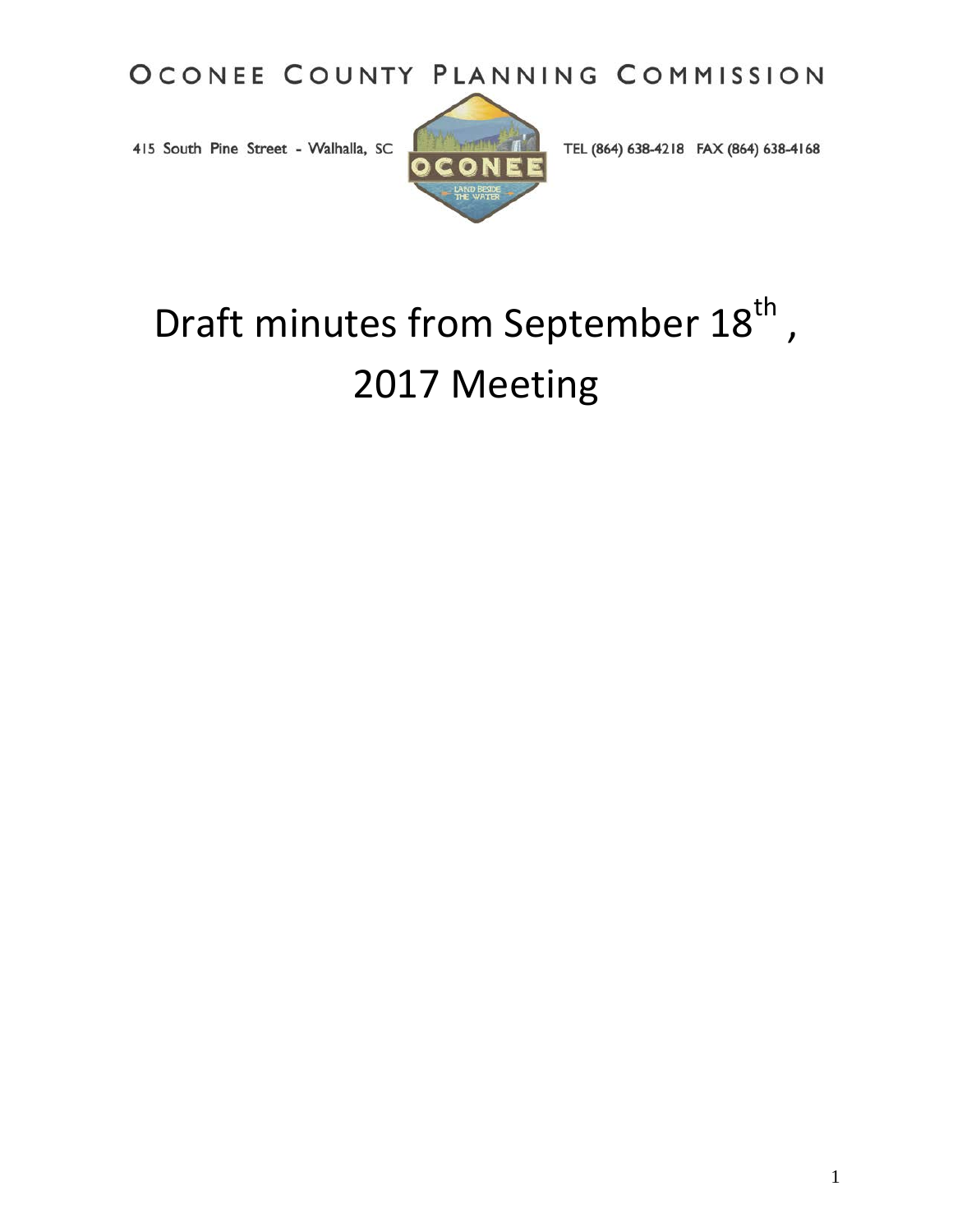# OCONEE COUNTY PLANNING COMMISSION

415 South Pine Street - Walhalla, SC



TEL (864) 638-4218 FAX (864) 638-4168

6:00 PM**,** MONDAY, SEPTEMBER 18, 2017 COUNCIL CHAMBERS OCONEE COUNTY ADMINISTRATIVE COMPLEX

#### **Members Present**:

- Mr. Brad Kisker Mr. Andrew Gramling Mr. Mike Johnson Mr. Frankie Pearson Ms. Stacy Lyles Ms. Gwen McPhail Mr. David Owenby
- **Staff Present:** David Root, County Attorney Adam Chapman, Planner I – Community Development

#### **Media Present:**

#### **1. Call to Order**

Mr. Owenby called the meeting to order at 6:00 PM.

## **2. Invocation by County Council Chaplain**

Mr. Root gave the invocation.

#### **3. Public Comment for Agenda and Non-Agenda Items (3 minutes)**

**•** Tom Markovich spoke about the small area methods for rezoning and about the corridor overlay.

#### **4. Approval of Minutes**

Motion made to approve minutes by Mr. Pearson, and seconded by Mr. Gramling. The motion was approved 6-0 with Mr. Owenby abstaining.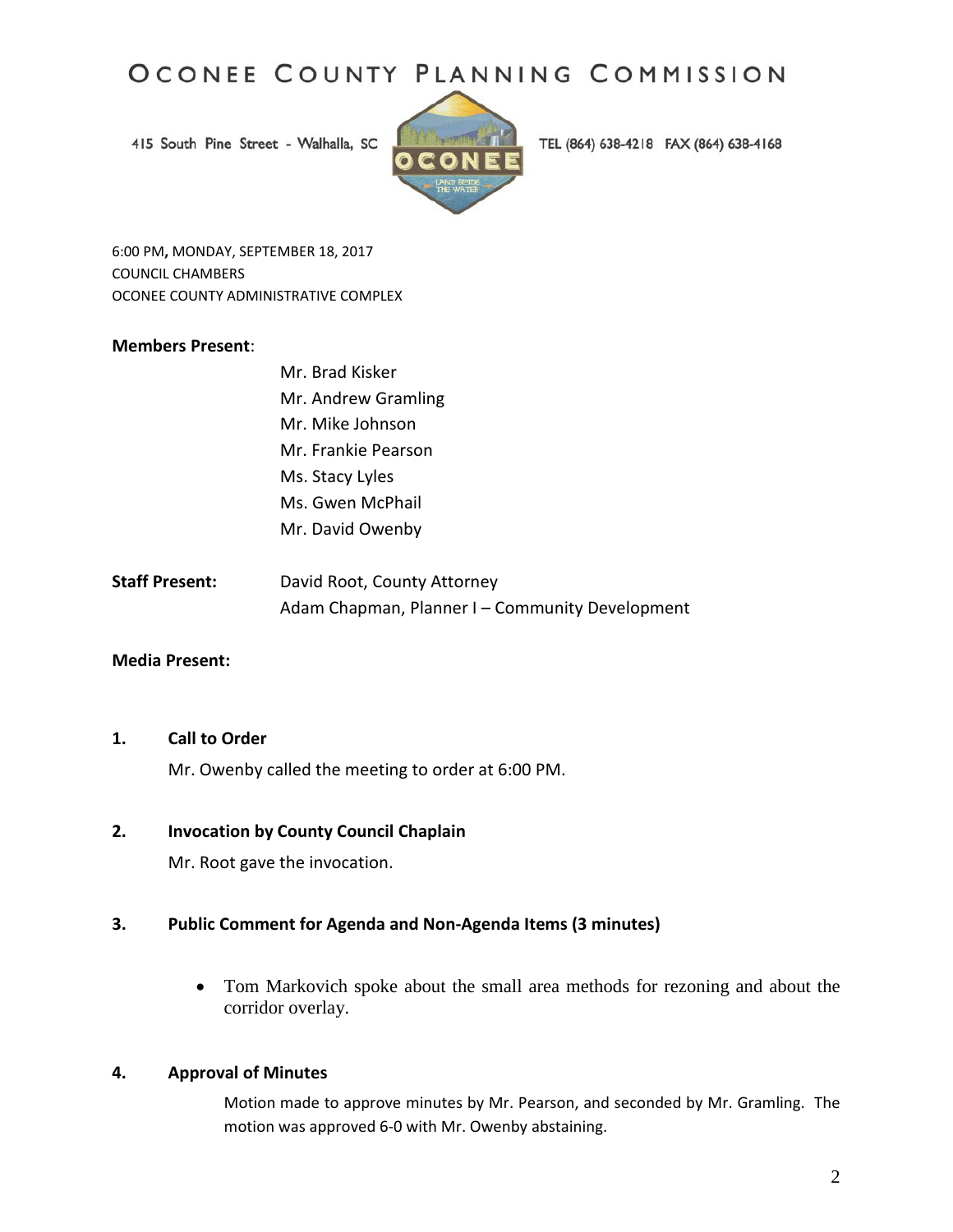## **6**. **Staff Updates**

Mr. Chapman updated the Commission about the storm damage assessment from the tropical storm impact on our region.

# 7. **County Council and Planning Commission Workshop**

Mr. Chapman explained that October 24 is the proposed date for the joint workshop with Council, with a focus on the highway corridor planning process. The Chairman requested that staff suggest rescheduling the date.

## 8. **Discussion of Small Area Rezoning**

Mr. Root explained that although a vote had been taken on the issue at the previous meeting, only four members were present. Therefore, it was decided to table and reconsider the issue at the next meeting. Mr. Pearson made a motioned to reconsider the issue. The motion was approved, and Mr. Pearson was recognized by the Chairman to discuss his concern about lowering the small area figure to one hundred acres. He expressed his belief that smaller property owners or groups of owners should be able to request zoning out of the CFD. He favored a fifty acre minimum as an alternative that is more inclusive.

Mr. Johnson asked staff if the County would be inundated with requests if the change goes to a smaller acreage. Mr. Chapman stated that he has received few questions about rezoning, partly because most of the County is in a Control Free condition. Additional discussion followed, with Mrs. LylesSuggesting that the protection of existing and future agricultural interests is one purpose for establishing larger acreage requirements for initial rezoning. An explanation of "spot" zoning followed by Mr. Root to indicate that rezoning small parcels does not by definition create an illegal change. Mrs. Lyles stated that a one hundred acre requirement to rezone seems to create a burden.

Mr. Chapman described the options the staff suggested, which included a sliding scale for acreage rezoning requirements based on the zone or use intended.

Mr. Pearson made a motion to set the Option 2 area for small area rezoning at 50 acres and require that 100% of owners of that fifty acres agree to the petition, with all other criteria included in the previous motion that established a 100 acre minimum remain the same.

The Commission voted 6-1 to approve the motion, with Mr. Kisker voting to deny.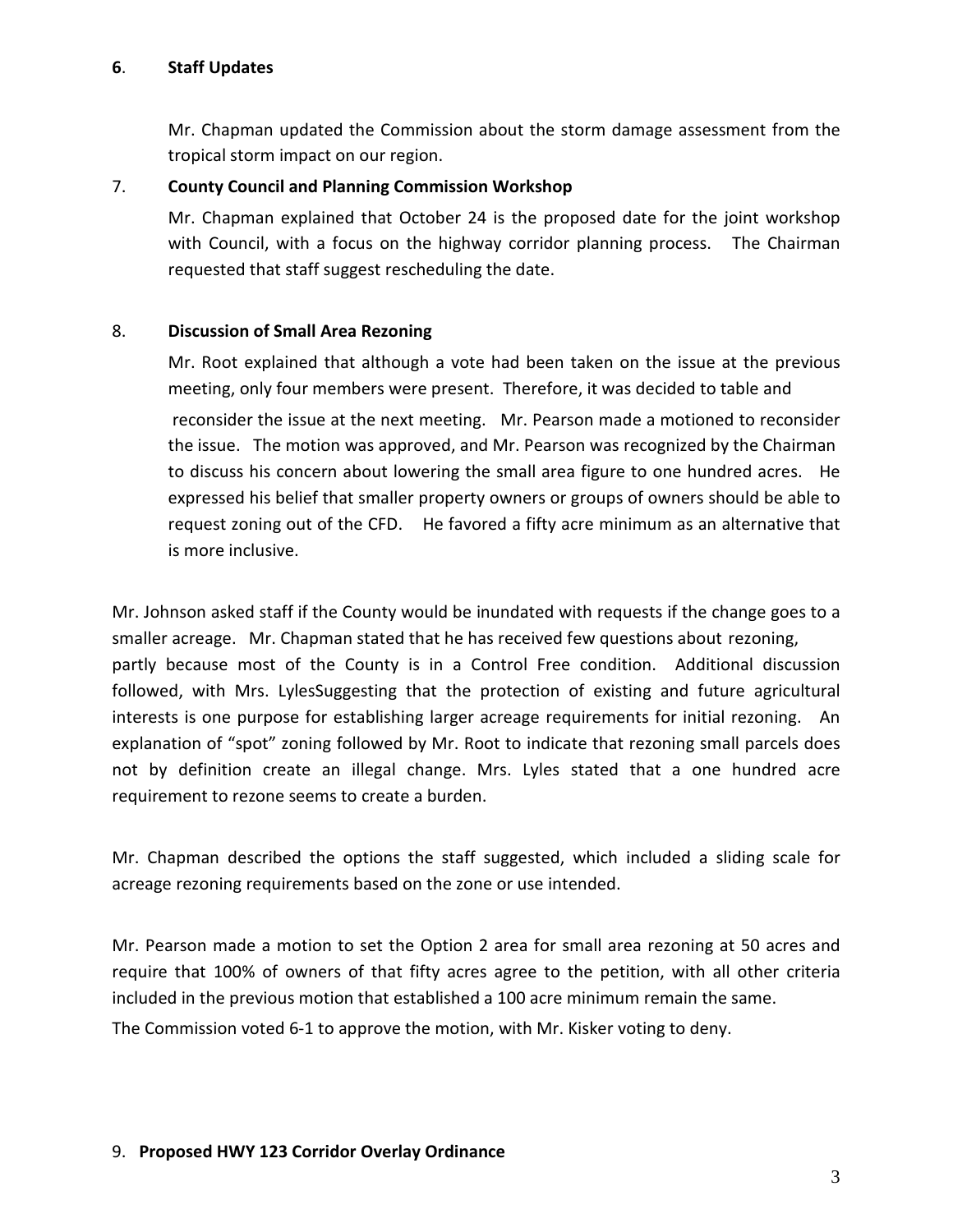Mr. Johnson commented that he had difficulty with the language and clarity of the draft provided by staff. He suggested creating a generic template that can effectively apply to the other corridors that may be considered later, with the specifics for each corridor to be addressed within that framework. Mr. Root stated that he can pull out the legal elements for purposes of the workshop and place that in a separate context so that the initial focus will be on the actual design elements and requirements.

Mr. Johnson also stated that he would apply the corridor overlay to all portions of the 123 corridor in the County, not just the segment running from Clemson to Seneca. He felt the Commission should address each of the segments at the same time, even though each segment might have different elements, so that the package could be submitted to the County in that manner. Mr. Johnson also stated that he felt some parcels that are only partially within the overlay but essentially behind the first level of development and not visible to the corridor should be somehow excluded from overlay requirements. He also felt that under six unit multi-unit development probably should be excluded from the overlay requirements, with the focus on commercial development and larger multi-family.

Mr. Kisker stated that he would discourage creating a review board situation and instead would suggest that the County encourage compliance with the design standards. Ms. Lyles suggested removing specific reference to percentages of materials that should be used on buildings. Mr. Johnson responded that this is an issue that can be pursued through future discussions with Council.

Mr. Markovich was called upon to comment. He argued that reference to joint and several liability referring to common area maintenance should be removed. He stated that there is normally a lease restriction with each tenant, and this would discourage developers.

Next, Mrs. McPhail suggested that the back of large commercial buildings should be excused from some of the materials standards because of prohibitive costs. She also stated that canopy trees required in the guidelines should have a maintenance clause built into the guidelines. There was further discussion about the definition of signage on buildings and the amount permitted.

Next, Mr. Pearson discussed limiting the height of free standing signs in the corridors. Members discussed options, including whether or not new billboards should be permitted on SC 123 or other corridors. Mr. Chapman also suggested consideration of aesthetic issues relative to signs. Mr. Pearson explained that this process could remove the allowance for billboards in corridor areas. Mr. Johnson favored having a template to lay out size options, etc.

Next Mr. Chapman suggested inviting Kyle Reid of Oconee County Roads and Bridges and a representative from SCDOT to address questions that may arise concerning transportation issues. There was some support for this idea, and Mr. Chapman stated that he was seeking Planning Commission input on the issue.